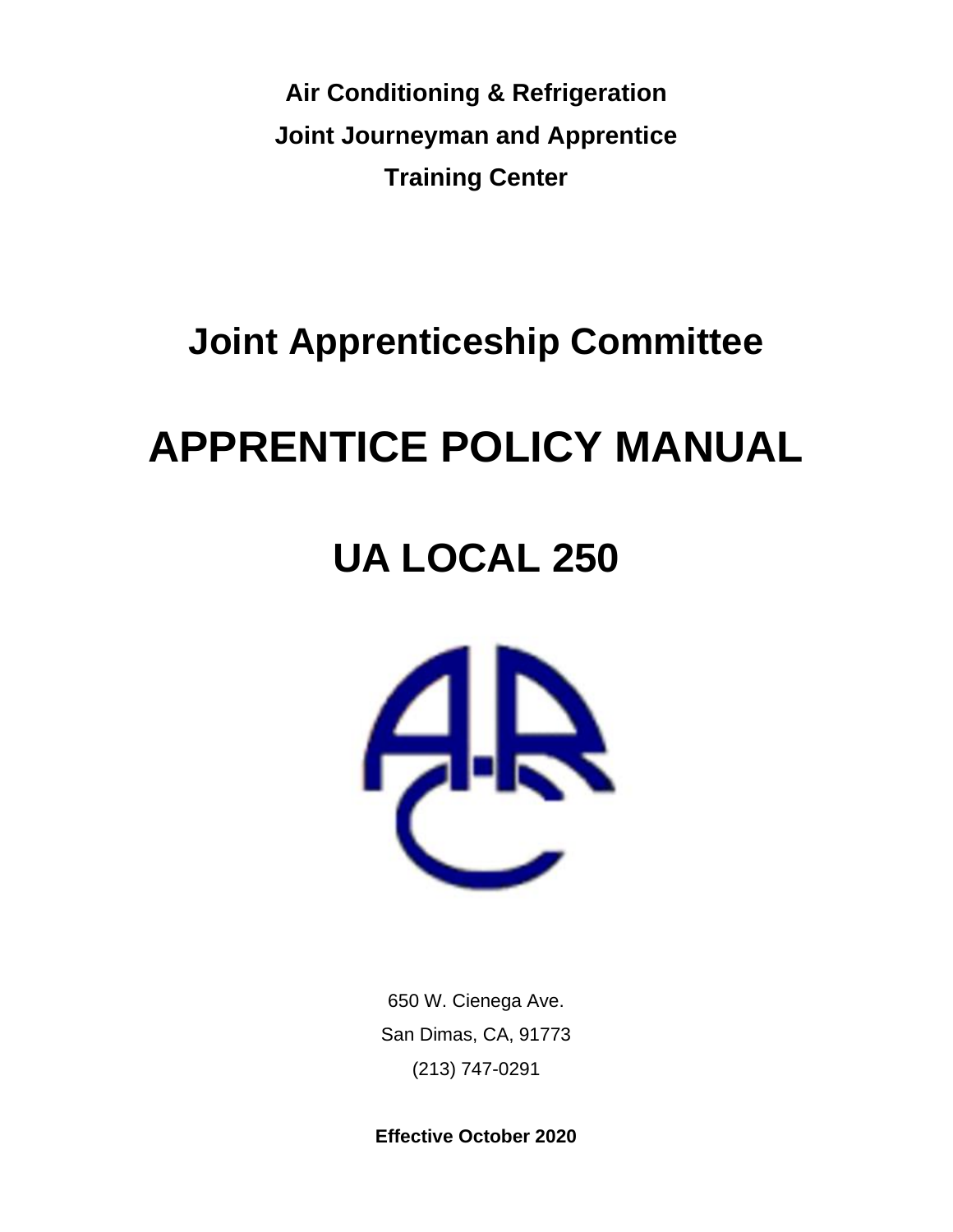# **Air Conditioning & Refrigeration JJATC TRAINING CENTER 650 W. Cienega Ave., San Dimas, CA, 91773 (213) 747-0291**

#### **JOINT APPRENTICESHIP COMMITTEE**

#### **A P P R E N T I C E P O L I C Y M A N U A L**

#### **TABLE OF CONTENTS**

| Page |
|------|
|      |
|      |
| 1    |
| 1    |
| 2    |
| 2    |
| 3    |
| 4    |
| 5    |
| 6    |
| 6    |
| 7    |
| 7    |
| 8    |
| 8    |
| 9    |
| 9    |
| 10   |
| 10   |
| 11   |
| 11   |
| 11   |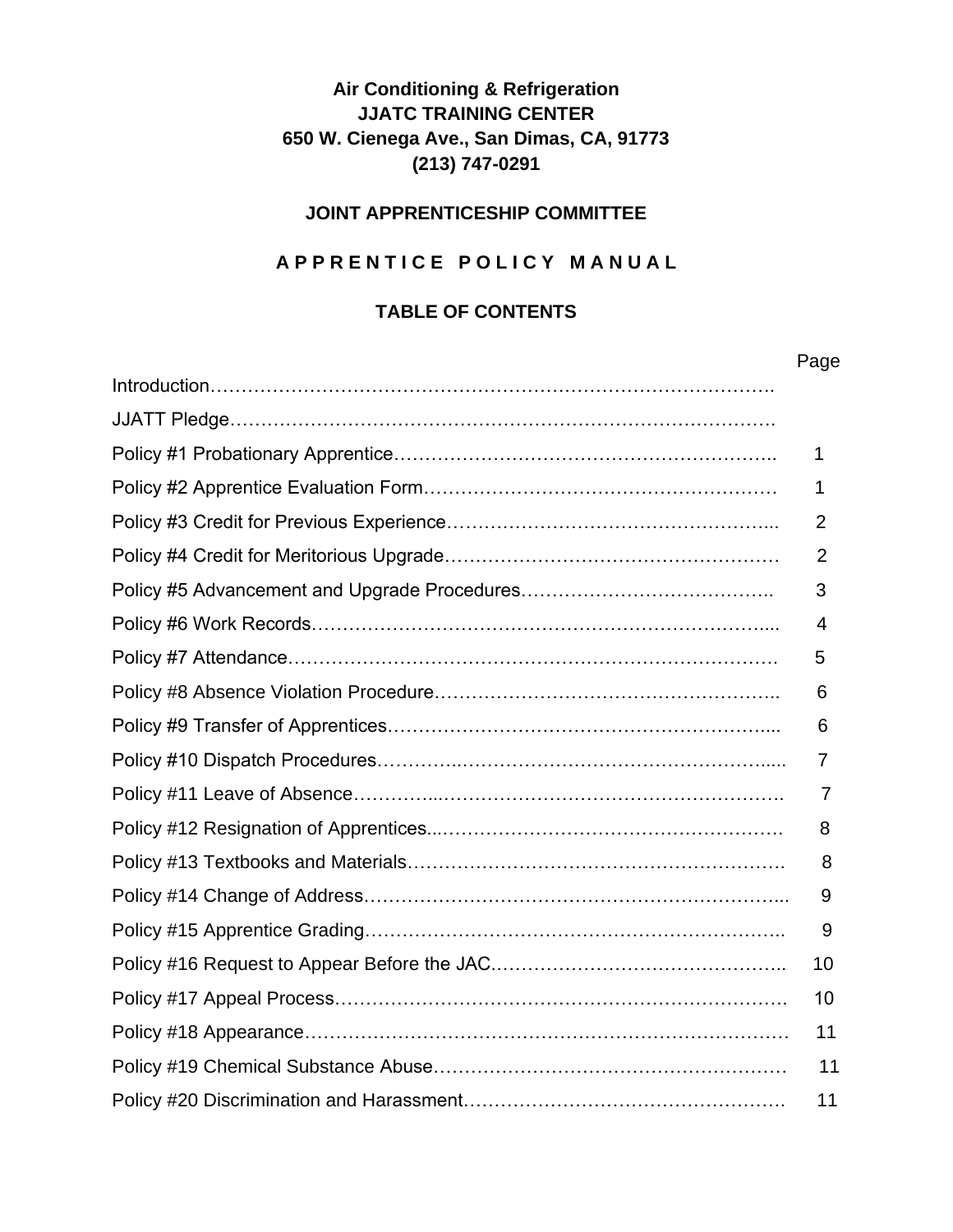#### **INTRODUCTION**

Welcome to the Joint Journeymen and Apprentice Training Center's Apprenticeship Program. This **Apprentice Policy Manual** details the policies and procedures outlined by the Joint Apprentice Committee, the Committee residing over the apprenticeship program. For your entire apprenticeship you should refer to and follow these rules. Any questions that are not covered under this manual should be directed to the Director of Training. The following two items are not directly associated with the Training Center but are vital to your success in the apprenticeship program.

- 1. Failure to keep current with your financial obligation (dues) with Local Union 250 may result in being expelled from the union and could affect your indenture agreement.
- 2. Entrance into the apprenticeship program *DOES NOT* guarantee an individual a forty (40) hour work week.

# **JJATT Pledge**

"JJATT will not discriminate against apprenticeship applicants or apprentices based on race, religious creed, color, national origin, ancestry, physical disability, mental disability, medical condition, genetic information, marital status, sex, gender, gender identity, gender expression, age for individuals over 40 years of age, military or veteran status, or sexual orientation. JJATT will take affirmative steps to provide equal opportunity in apprenticeship."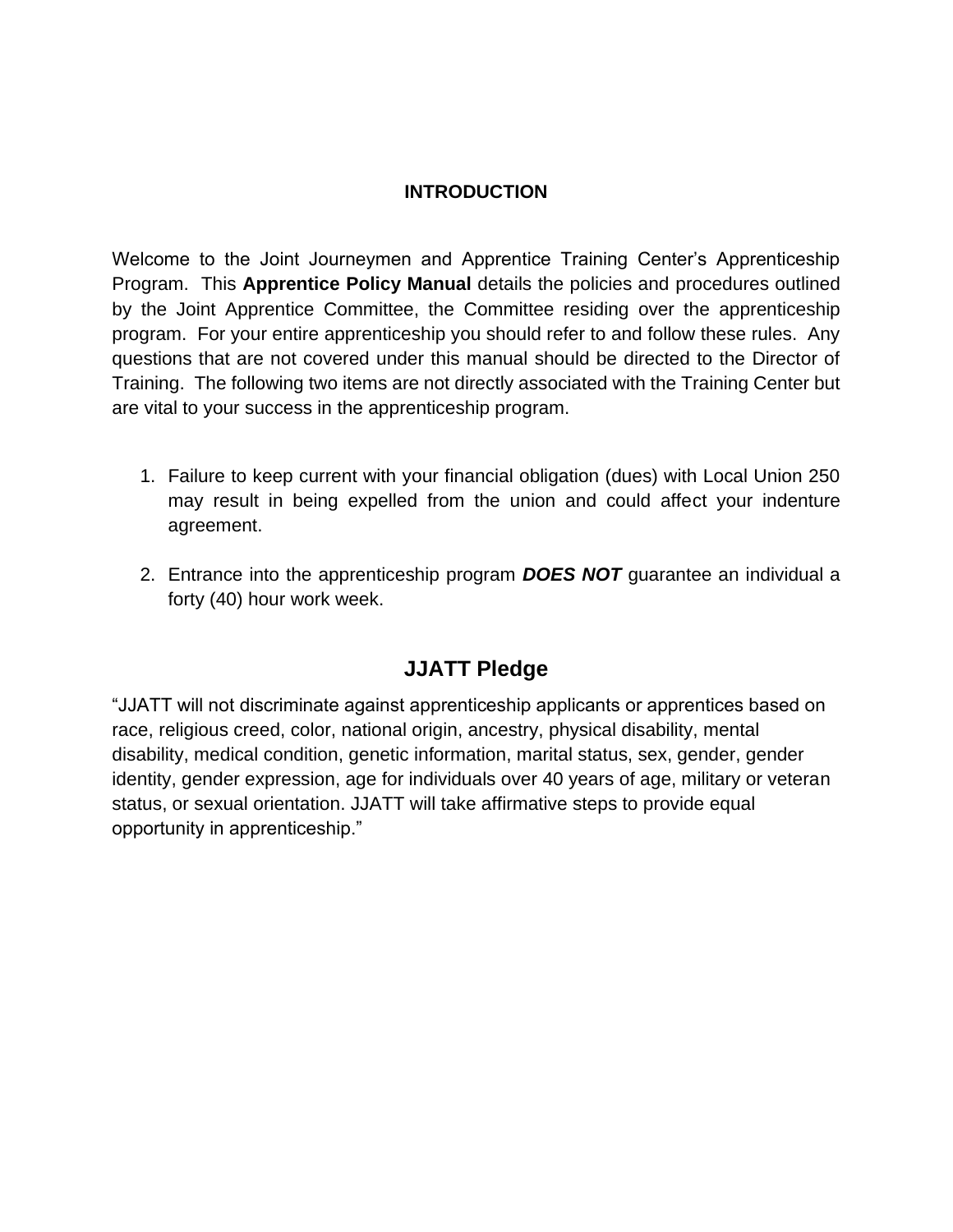# **POLICY #1 Probationary Apprentice Policy**

An apprentice is in a PROBATIONARY status for a period of one year, or 1,000 work hours, whichever is longer. Every apprentice who is indentured into the Apprenticeship Program, regardless of any meritorious or previous experience credit, will be in a probationary status for this time period. The probationary period of an apprentice begins on the date of indenture.

Apprentices indentured after the last calendar week in September (Fall Semester) or the first calendar week in February (Spring Semester) will not start a regularly assigned apprenticeship class until the following semester. It is therefore possible in the probationary period for an apprentice to obtain the required works hours before the required class hours are obtained. Until both classes and work hours requirements are met, an apprentice will not be advanced.

When a probationary apprentice receives an "F" grade in a class and/or a poor or unsatisfactory Employer Evaluation, he/she shall be subject to removal form the Apprenticeship Program by the Joint Apprenticeship Committee.

The Training Center Office will send a monthly evaluation to the apprentice's employer for each month during his/her 1,000 hour probationary period.

# **POLICY #2 Apprentice Evaluation Form**

The Joint Apprentice Committee uses the Apprentice Contractor Evaluation Form to monitor an apprentice's progress and ability to perform the work required in the Air Conditioning and Refrigeration trade.

The Apprentice Contractor Evaluation form will be mailed on a monthly basis to the apprentice's employer during the apprentice's probationary period (the longer of one year or 1,000 work hours). The JAC will monitor the apprentice's monthly evaluations. If a poor or unsatisfactory grade or comments are received on a monthly evaluation form, the JAC will determine the disciplinary action taken, up to and including dropping the probationary apprentice from the Apprenticeship Program.

After the probationary period is completed by an apprentice, the Apprentice Contractor Evaluation Forms will be distributed to his/her employer once every six months. If an apprentice received a poor or unsatisfactory Apprentice Contractor Evaluation Form, the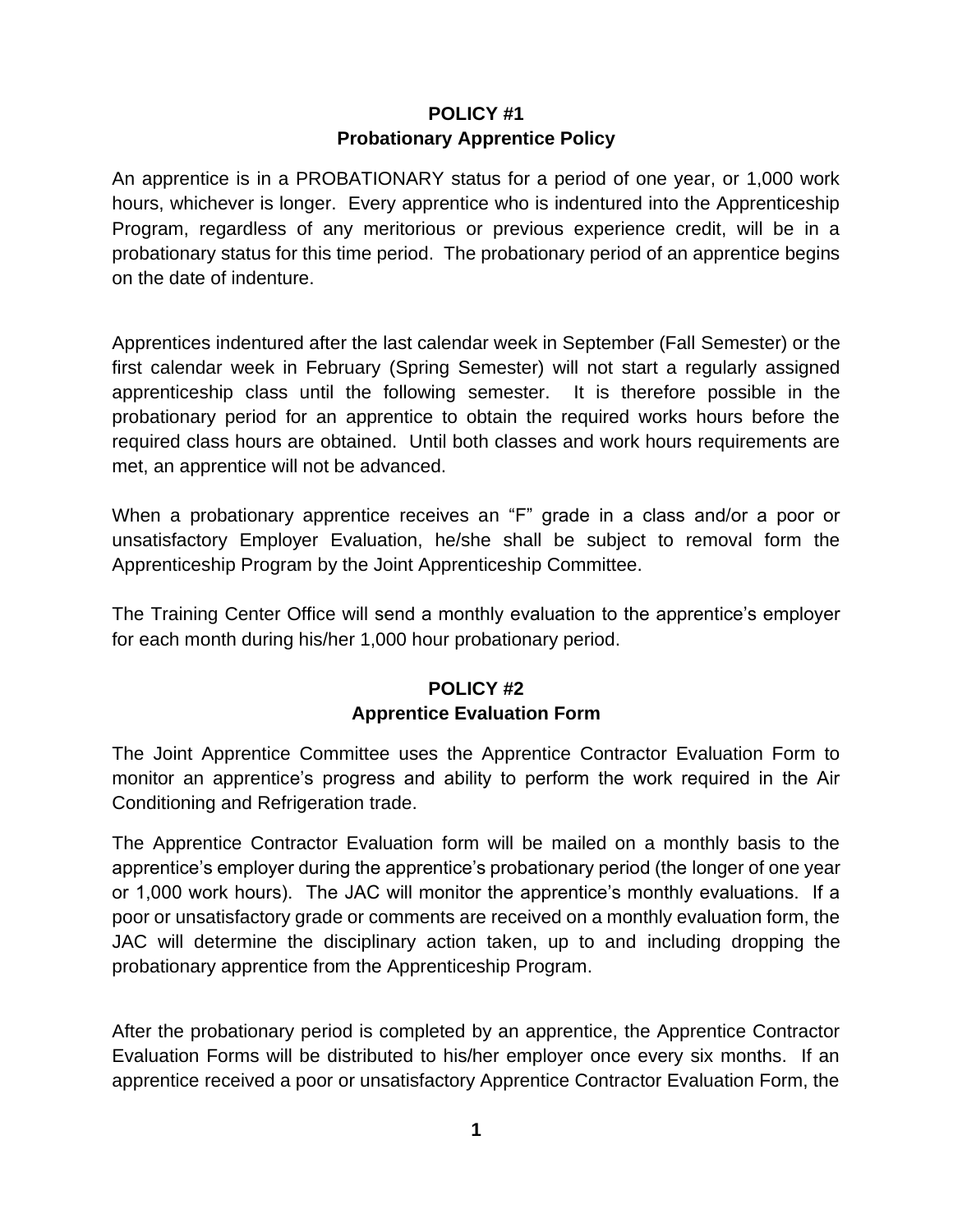#### **Policy #2, Apprentice Evaluation Form, continued:**

apprentice will be required to appear before the Joint Apprenticeship Committee to discuss the reason. If repeated poor or unsatisfactory Apprentice Contractor Evaluation Forms are received back on the apprentice, it will subject the apprentice to Joint Apprenticeship Committee disciplinary action that could cause the apprentice to be dropped from the Apprenticeship Program.

#### **POLICY #3 Credit for Previous Experience**

The Joint Apprentice Committee allows for a maximum of 24 months (two years) to be granted for prior work related experience.

To apply for any previous experience credit, an apprentice must submit a "Request for Prior Experience" form and take a written exam. Below are the minimum grades that must be achieved by the applicant on the written examination in order to qualify for a period advancement. All advancements are contingent upon the recommendation of the JAC.

| <b>UPGRADE</b> | <b>TEST SCORE REQUIRED</b> |
|----------------|----------------------------|
| 6 months       | 75%                        |
| 12 months      | 80%                        |
| 18 months      | 85%                        |
| 24 months      | 90%                        |

Proof of at least two years field experience, verified by letter or W-2 forms, must be submitted to the JAC to be considered for advancement. The JAC will evaluate the request and recommend the amount of credit, if any, that will apply to the apprentice.

Regardless of the test score achieved, the apprentice will only be eligible for the level of advancement recommended by the committee. Once the advancement is awarded, the Director of Training will determine which courses will be deleted from the Apprentice's curriculum.

#### **POLICY #4 Credit for Meritorious Upgrade**

Any apprentice indentured into the five-year program may be eligible to receive a meritorious upgrade from the Joint Apprenticeship Committee under special and exceptional circumstances. An apprentice may only apply for a meritorious upgrade once the probationary period had been completed.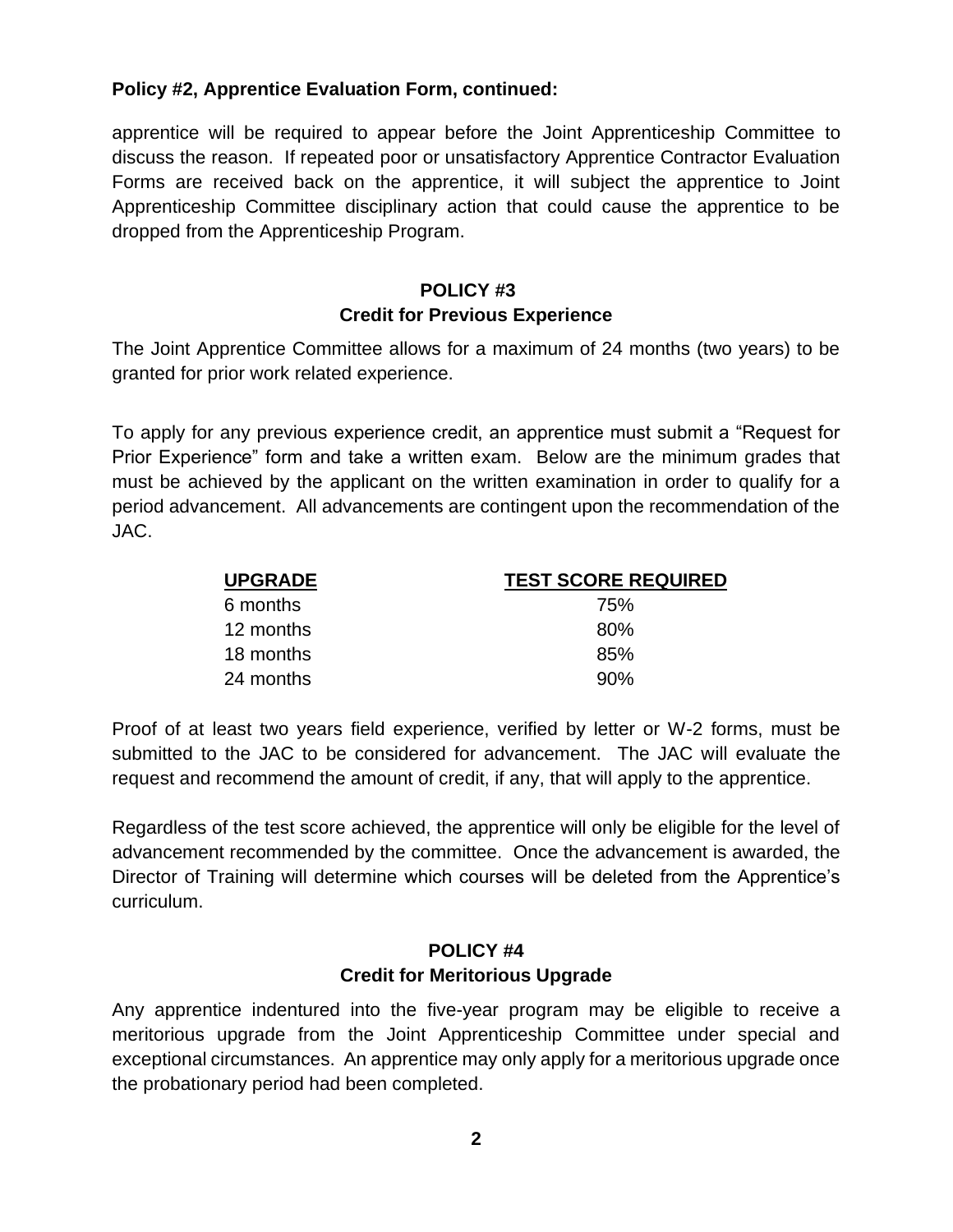### **Policy #4, Credit for Meritorious Upgrade, continued:**

To apply for a meritorious upgrade, the employer and apprentice must submit a request in writing to the Committee requesting the advancement. Each request will be considered on an individual basis and will be decided upon only after an oral interview with the apprentice.

An apprentice may receive a maximum upgrade of 12 months (one year) for meritorious reasons. An apprentice who has received an upgrade for previous experience in excess of 6 months will not be eligible to request a meritorious upgrade.

Once a meritorious upgrade has been awarded, the Director of Training will determine which classes will be deleted from the apprentice's curriculum.

# **POLICY #5 Advancement and Upgrade Procedures**

There are three requirements for an apprentice to advance which must be *satisfied individually* but not necessarily concurrently. The three advancement criteria are as follows:

- 1. **School –** A student must complete his/her classes with a passing grade as outlined in this policy manual while maintaining an attendance record within the guidelines.
- 2. **Work –** A minimum of 800 work hours every 6 months must be timely and properly submitted for each advancement.
- 3. **Apprentice Evaluation Form –** A minimum score of 21 must be achieved on this form.
	- A. When an apprentice has been out of work, the most recent evaluation grade will be used.
	- B. During the six month evaluation period, if multiple evaluations are received, the average will be used.

While work hours are cumulative, all three of the criteria must be satisfied to be considered for advancement.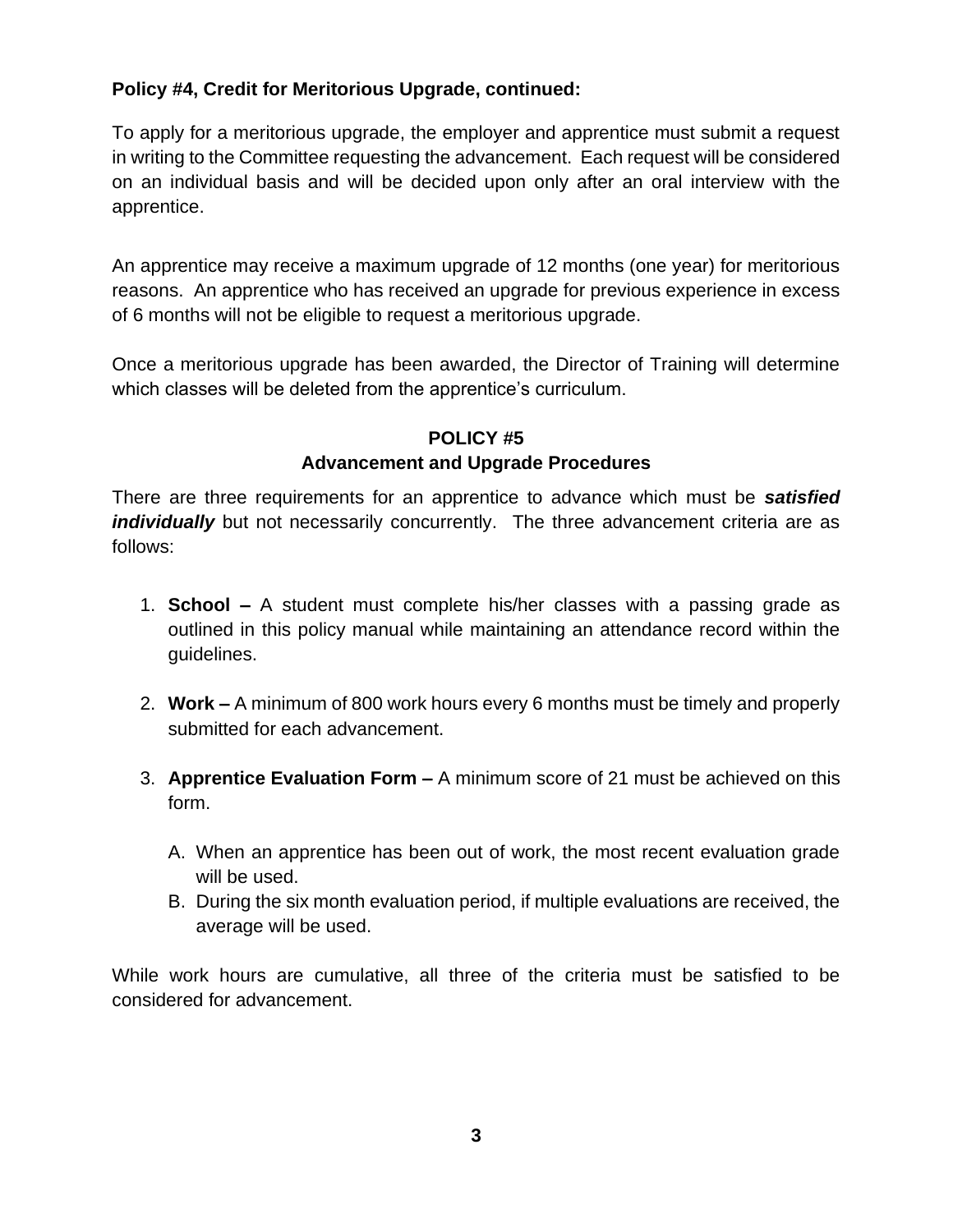# **Policy #5, Advancement and Upgrade Procedures, continued:**

Grades, absences, work hours, and Apprentice Evaluations will be recorded in the apprentice file in the Training Center Office. This information will be submitted to the

JAC for their upgrade recommendation. Letters are mailed to the employers notifying them of the upgrade status on their apprentices.

If the JAC holds an apprentice for any reason, he/she has the option to appear before the Committee to discuss the reason.

**Every apprentice will be required to pass a Turn-Out Exam in order to be upgraded to journeyman.**

#### **POLICY #6 Work Records**

A Work Record is a record of the hours an apprentice has worked on-the-job. This record is the sole responsibility of the apprentice to be properly filled in, kept up to date, signed by the apprentice and turned in on time.

For every month an apprentice is in the program, he/she must turn a work record in to the Training Center Office. Work records are due on the first day of each month for the prior month's hours. There is no exception made if an apprentice is out of work, on disability, or simply not working, **the work record must still be turned in on time.**

The guidelines below should be followed regarding work records:

- 1. **Due** on the first month for the prior month's hours.
- 2. Work records are late on the eighth day of the month. (A USPS postmark on or prior to the seventh day will be considered on time)
- 3. An improperly filled out record will be considered *missing* until a correct one is submitted.
- 4. Questionable work records will be checked with employer submitted hours on record at the Trust Funds Office. Discrepancies will be reviewed by the JAC.
- 5. An apprentice will be held if any work records are missing.

# **INFRACTIONS OF THIS POLICY WILL RESULT IN THE FOLLOWING DISCIPLINARY ACTION:**

**First Offense –** Warning

**Subsequent Offenses –** The apprentice will be held in period for one month.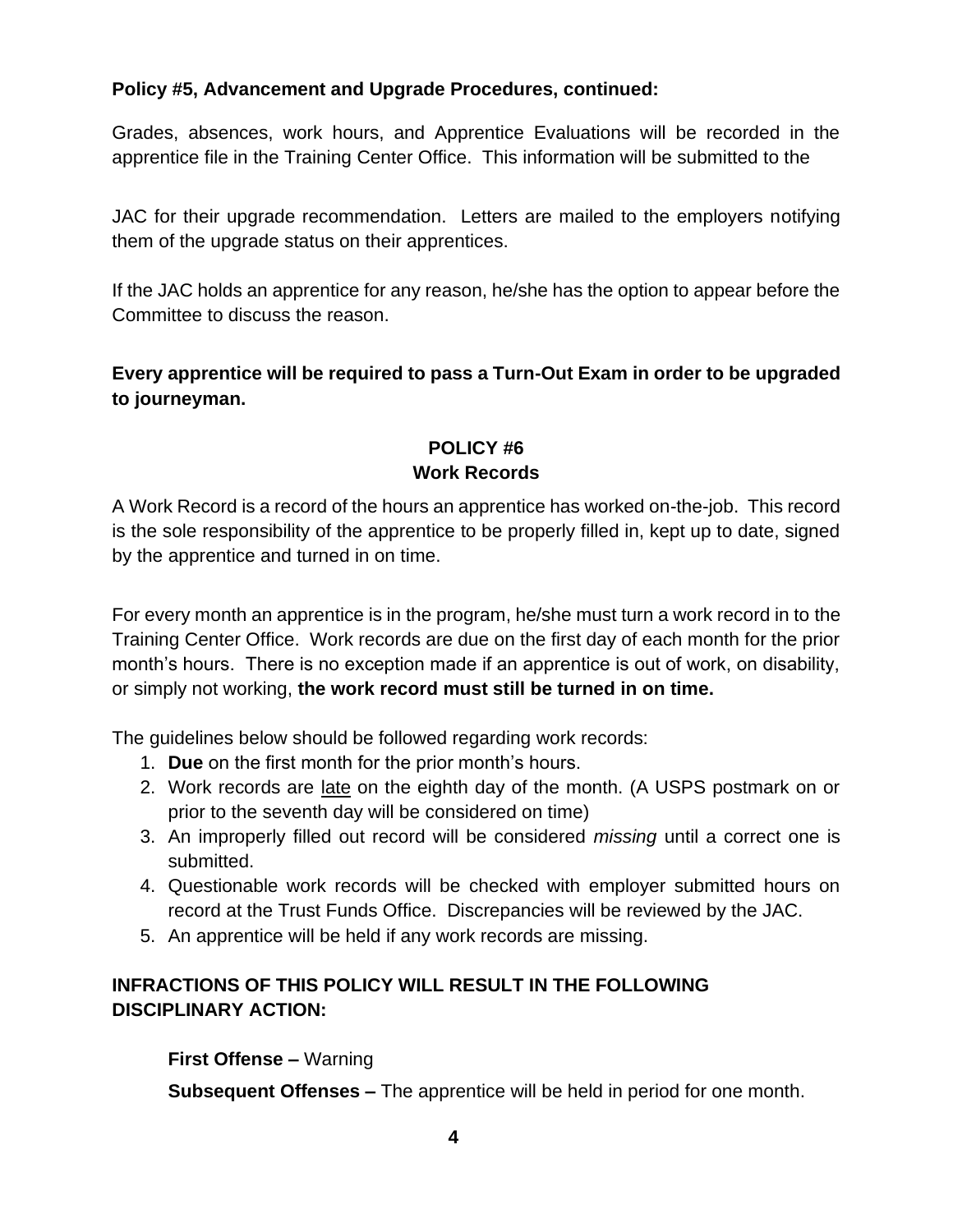#### **POLICY #7 Attendance Policy**

All apprentices are assigned classes two nights a week for the entire apprenticeship program by the Director of Training. **ADDITIONAL CLASSES OR SEMINARS MAY BE ASSIGNED BY THE JAC.** *Attendance required.* The State of California Division of Apprenticeship Standards California Apprenticeship Council directs "Overtime shall not interfere with or impair the training and shall not be detrimental to the health and safety of apprentices."

Each class meets for three hours per night from the hours of 6:00-9:00 p.m. Attendance is recorded on the sign-in roll sheet. All apprentices must sign in on the roll sheet to be counted present. *If an apprentice signature does not appear on the roll sheet, it will be counted as an absence for that night, even if the apprentice was present.*

For online/hybrid classes, attendance are recorded one of three ways: signature on the roll sheet for in-person class, sign-in on computer on a specific day and time for Wimba classes, and submission of required online assignment. Failure to record the appropriate action for the week will be considered an absence.

# • **There are no excuses allowed for absences. The only exceptions are verified military reserve duty and Local 250 E-board appearances.**

Any apprentice who leaves class prior to dismissal will be marked ABSENT. An apprentice who arrives after 6:00 p.m. will be marked tardy. Three tardies in any class will be counted as an absence. Any tardy after the third, will be counted as one absence per tardy. If an apprentice arrives after 6:30 p.m., he/she will be marked ABSENT.

Signing the name of another apprentice is considered forgery and will not be tolerated, nor will writing on the roll sheet other than your signature be accepted. Apprentices in violation will receive an "F" for the course and will be summoned before the JAC to "show cause" why he/she should not be dropped from the Apprenticeship Program.

**Dress Code –** Due to the nature of the classes being taught and for the safety of all involved, apprentices are required to dress in a manner consistent with work apparel while on JJATC premises. Apprentices shall use personal protective equipment while in lab classes. Any student who is not dressed appropriately will be asked to leave class. The student will receive an absence if he/she cannot return to class wearing proper attire.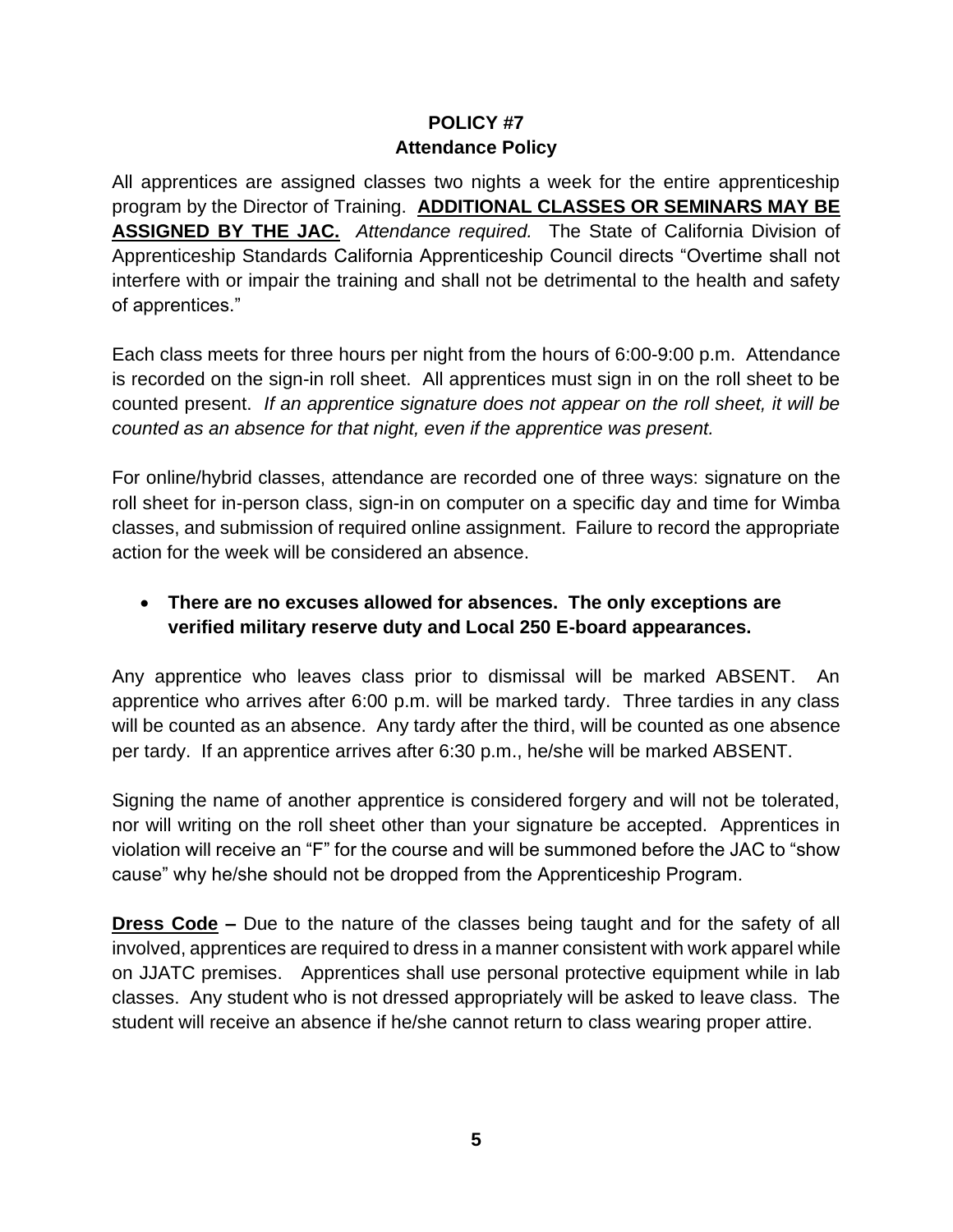# **POLICY #8 Absence Violation Procedure**

The Joint Apprenticeship Committee has established a zero tolerance policy. Every absence will be recorded regardless of the reason.

#### **INDEPENDENT STUDY SESSION**

For each absence the apprentice must attend an independent study session which is available Monday through Thursday and will begin at 6:00 p.m. sharp. The session may only be completed on a night the apprentice does not have school. An instructor will a teach lesson for the evening and students will be dismissed at 8:30 p.m. Students will not be given credit if they do not attend the complete session.

Any apprentice who does not attend their study session within 30 calendar days of their absence will be required to complete a daytime session on a day assigned by the Training Center. All independent study sessions must be completed before the end of the school year.

Failure to attend, or arriving late to, the daytime session will cause a subsequent daytime session to be assigned. Any apprentice requiring more than two daytime sessions in one school year **will be dropped** from the apprenticeship program.

# **THREE ABSENCE RULE**

Any apprentice who has more than two absences in a class will be required to repeat the class.

The apprentice will be scheduled to repeat the class in the next semester, or upon space availability. The apprentice will be held until the class is completed successfully.

# **POLICY #9**

#### **Transfer of Apprentices**

An apprentice may not quit any job and may not solicit their own work. An apprentice may however request a transfer to another contractor (to be determined by the union hall). The request should be made by obtaining and submitting an Apprentice Contractor Transfer Request Form to the Training Center office.

Once a request has been made, the Director of Training will review the form and consult with the apprentice and contractor if necessary. If it becomes apparent that the two are not in agreement, the matter will be deferred to the next JAC meeting. The JAC will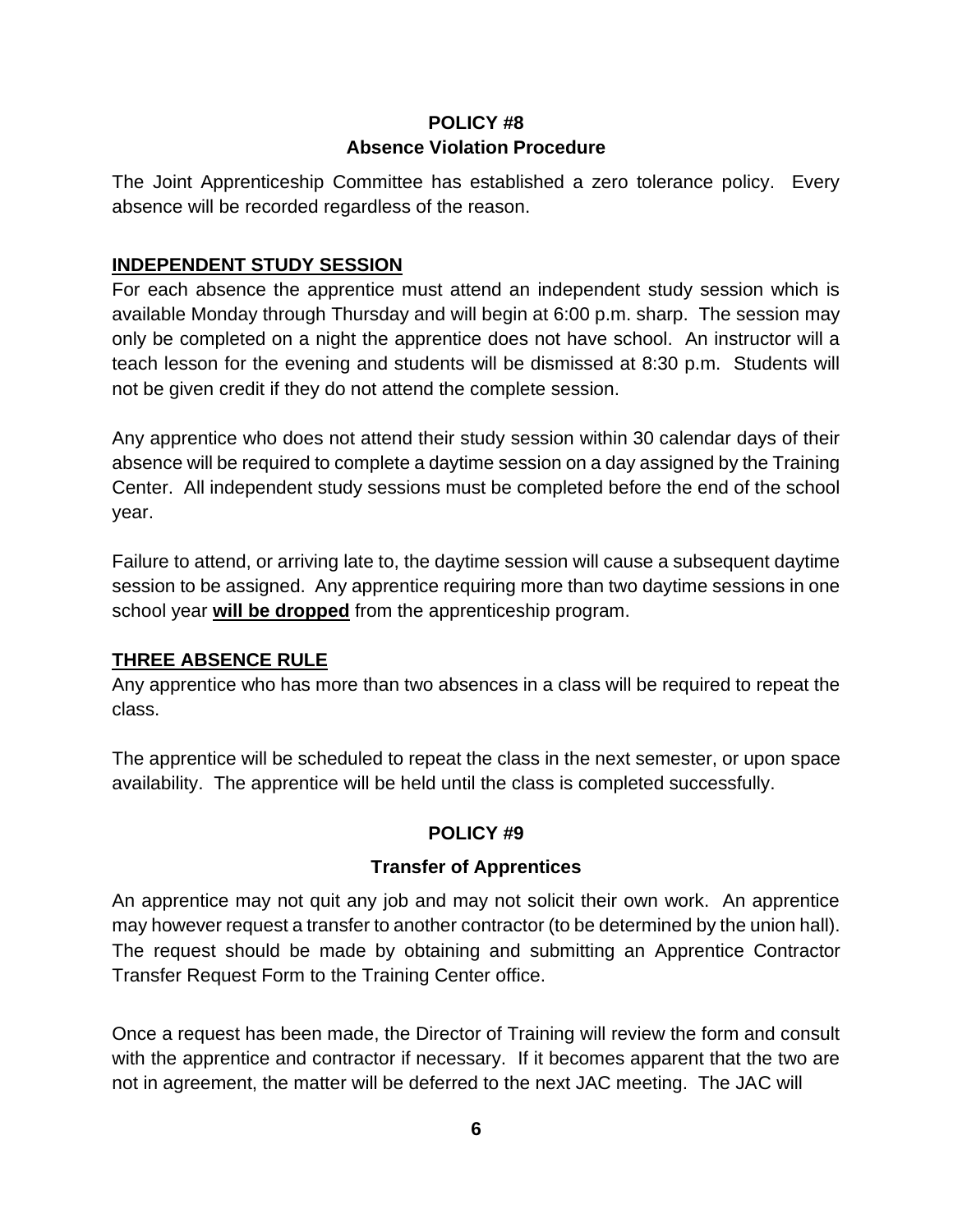#### **Policy #9, Transfer of Apprentices, continued:**

then evaluate the request and if the contractor cannot satisfy the needs of the apprentice as acknowledged by the Committee, his/her request will be granted.

After the request has been granted, the apprentice should report to the Training Center and then to the Union Hall to sign the out of work list, unless otherwise directed. The apprentice will then be available for dispatch to a new contractor.

#### **POLICY #10 Dispatch Procedure**

All dispatching is handled through Local Union 250, Refrigeration Division located at 18355 South Figueroa Street, Gardena, California (310) 660-0048.

**When an apprentice is terminated from his/her job, the apprentice is required to report immediately to the Training Center Office and the Union Hall between the hours of 8:00 a.m. and 4:00 p.m.** If the apprentice is unable to make it to both the Training Center and Union Hall prior to 4:00 p.m. on the day that he/she must report no later than 10:00 a.m. the following day.

The apprentice must leave a telephone number for where he/she can be contacted during the hours of 8:00 a.m. and 4:00 p.m. and be available for dispatch. An apprentice referred to a job **may not** refuse dispatch**. Refer to policy #9 – Transfer of Apprentices.**

Any violation of the Apprenticeship Dispatch Procedure may subject the apprentice to disciplinary action by the JAC.

#### **POLICY #11 Leave of Absence Policy**

#### **MEDICAL LEAVE OF ABSENCE**

An apprentice may request a leave of absence when he or she becomes aware that he or she is, or will become, temporarily disabled from working for any medical reason. The apprentice must promptly advise the Joint Apprenticeship Committee in writing of the reason, the anticipated commencement date, and the duration of the disability.

Upon verification, the JAC may grant a medical leave of absence for the period of bona fide disability, not to exceed six months. The proof of apprentice's disability must be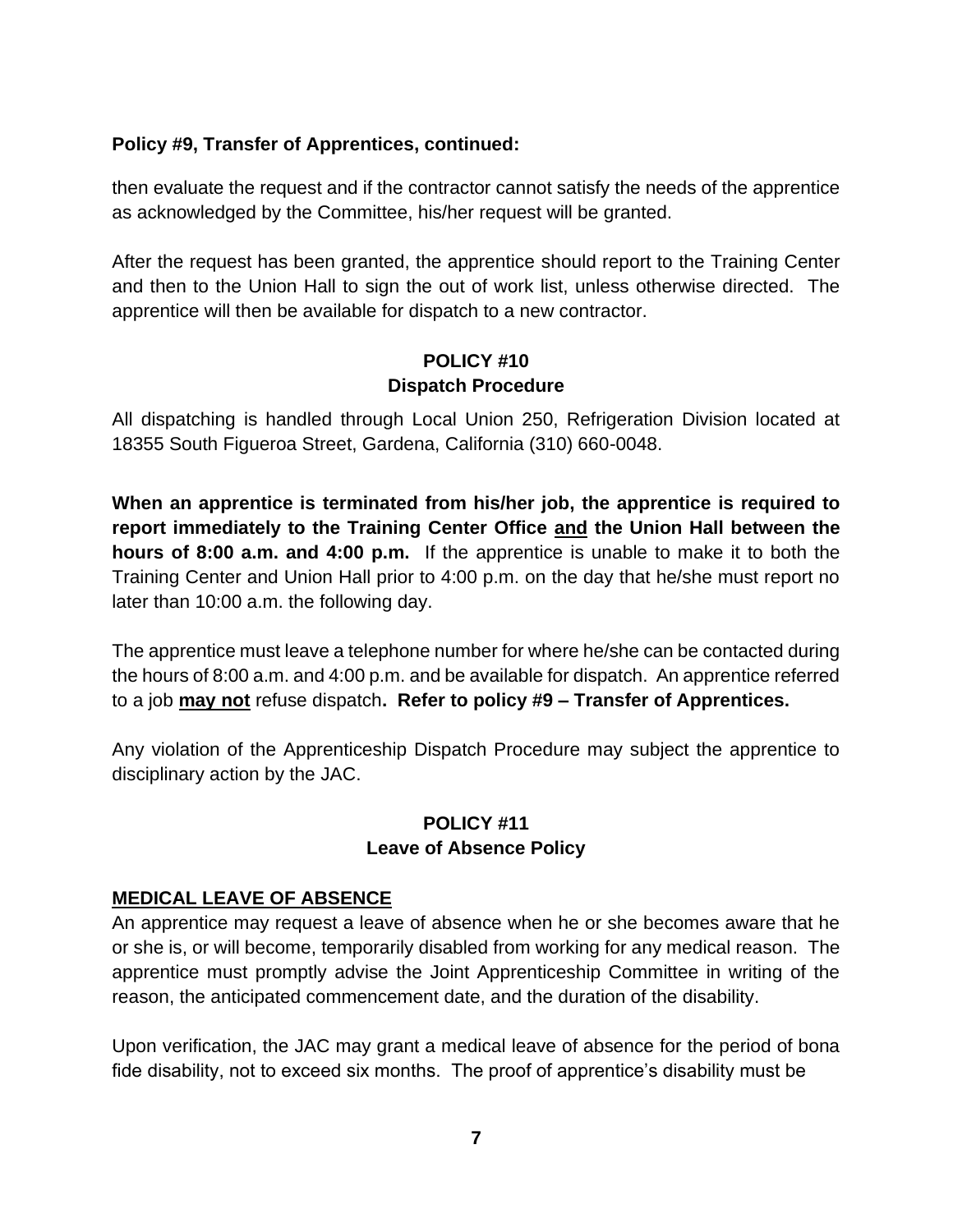#### **Policy #11, Leave of Absence Policy, continued:**

submitted by way of a doctor's note. Any misrepresentation in a leave request is grounds for the JAC to drop the apprentice from the program.

This leave applies to all temporary medical disabilities including pregnancy, childbirth, and related medical conditions.

#### **VOLUNTARY LEAVE OF ABSENCE**

An apprentice may request, **in writing** to the JAC, a leave of absence request of up to six months **only after the completion of the probationary period.** The apprentice must contact the Training Center Office at the end of the leave of absence regarding his/her desire to continue the apprenticeship program or show cause why the JAC should not drop the apprentice from the program.

# **POLICY #12 Resignation of Apprentices**

Any apprentice who wishes to resign from the apprenticeship program should submit a request in writing to the JAC. An apprentice who voluntarily resigns from the program and then wants to re-enter the apprenticeship will follow the same application procedures as any new applicant to the program, with no special consideration shown by the Joint Apprenticeship Committee.

Any apprentice dropped from the program, may request in writing to **"The Division of Apprenticeship Standards (See Policy #17).**

#### **POLICY #13 Textbook and Materials**

Textbooks and related class materials are given to the apprentice for each class. If the books and materials are lost, the apprentice must pay the replacement cost.

All apprentices must have the required textbooks and materials to attend class.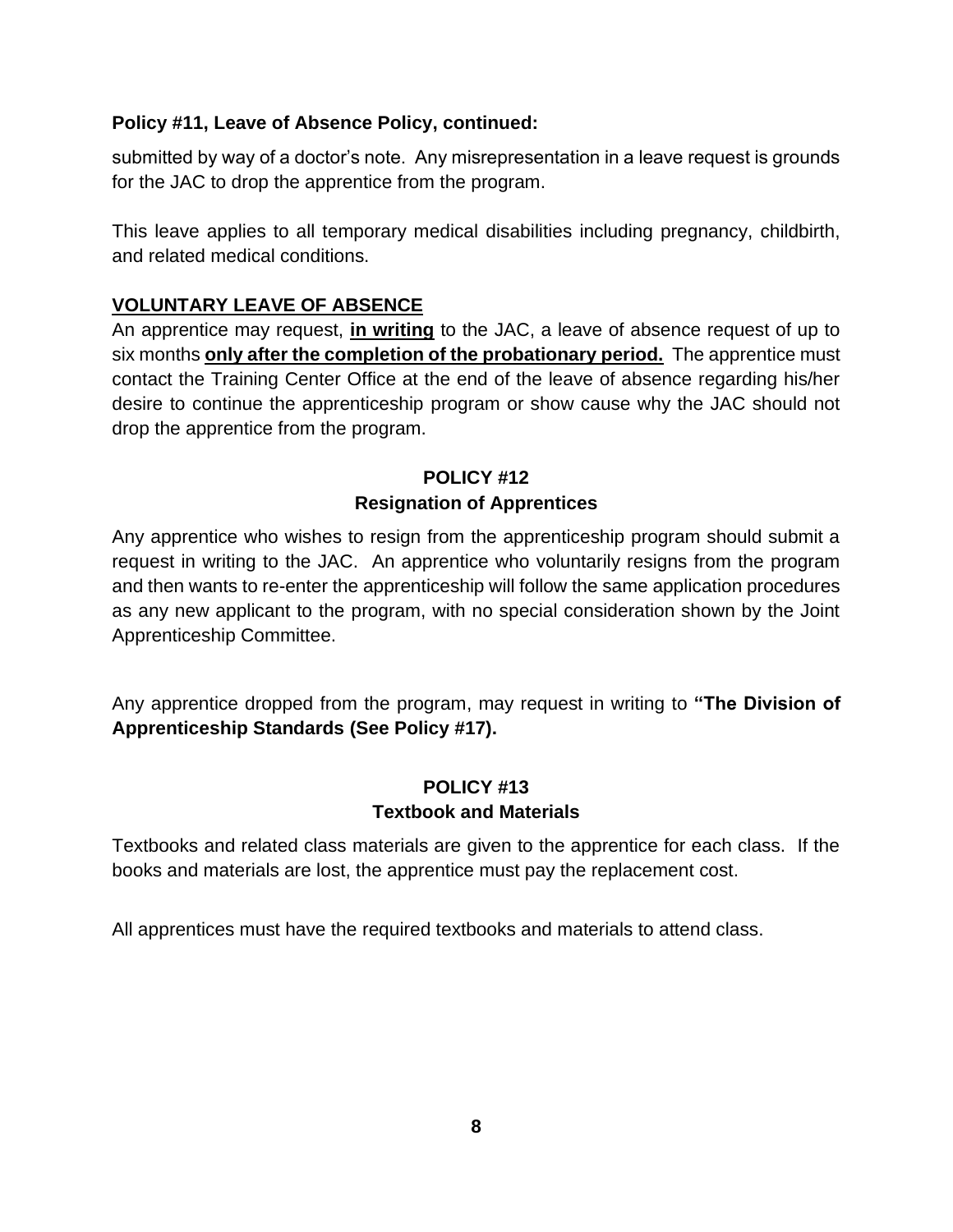# **POLICY #14 Change of Address**

It is the sole responsibility of each apprentice to notify the Training Center Office, **in writing,** each time there is an address and/or telephone number change as well as the effective date of such change.

Address changes are accepted on the change of address forms, on the back of the apprentice monthly work record slip, or by simply submitting the change to the Training Center Office on a separate sheet of paper.

Any letter or documentation of any variety sent by the Training Center Office and not received by the apprentice due to lack of current address will result in disciplinary action by the Joint Apprenticeship Committee.

# **POLICY #15 Apprentice Grading**

The Joint Apprenticeship Committee has established the following Grading Scale for all apprentice classes. This is a numerical grading scale, there is no curve.

> $90 - 100 = A$  $80 - 89 = B$  $70 - 79 = C$ **69 – Below = F**

All apprentices must receive a "C" grade or better to pass each class. An apprentice who receives an "F" grade will be subject to the following disciplinary action:

- 1. Must repeat the class achieving a "C" grade or better.
- 2. The apprentice will be held until successful completion.
- 3. The apprentice will be placed in "Academic Probation" for two years; during this time the apprentice must not receive any grade below a "C" or he/she will be dropped from the program.

If the apprentice does not earn a minimum of a "C" grade in the repeated class, the apprentice will be dropped from the apprenticeship program. Any apprentice in probationary status who receives an "F" grade will be subject to disciplinary action and may be dropped from the apprenticeship program.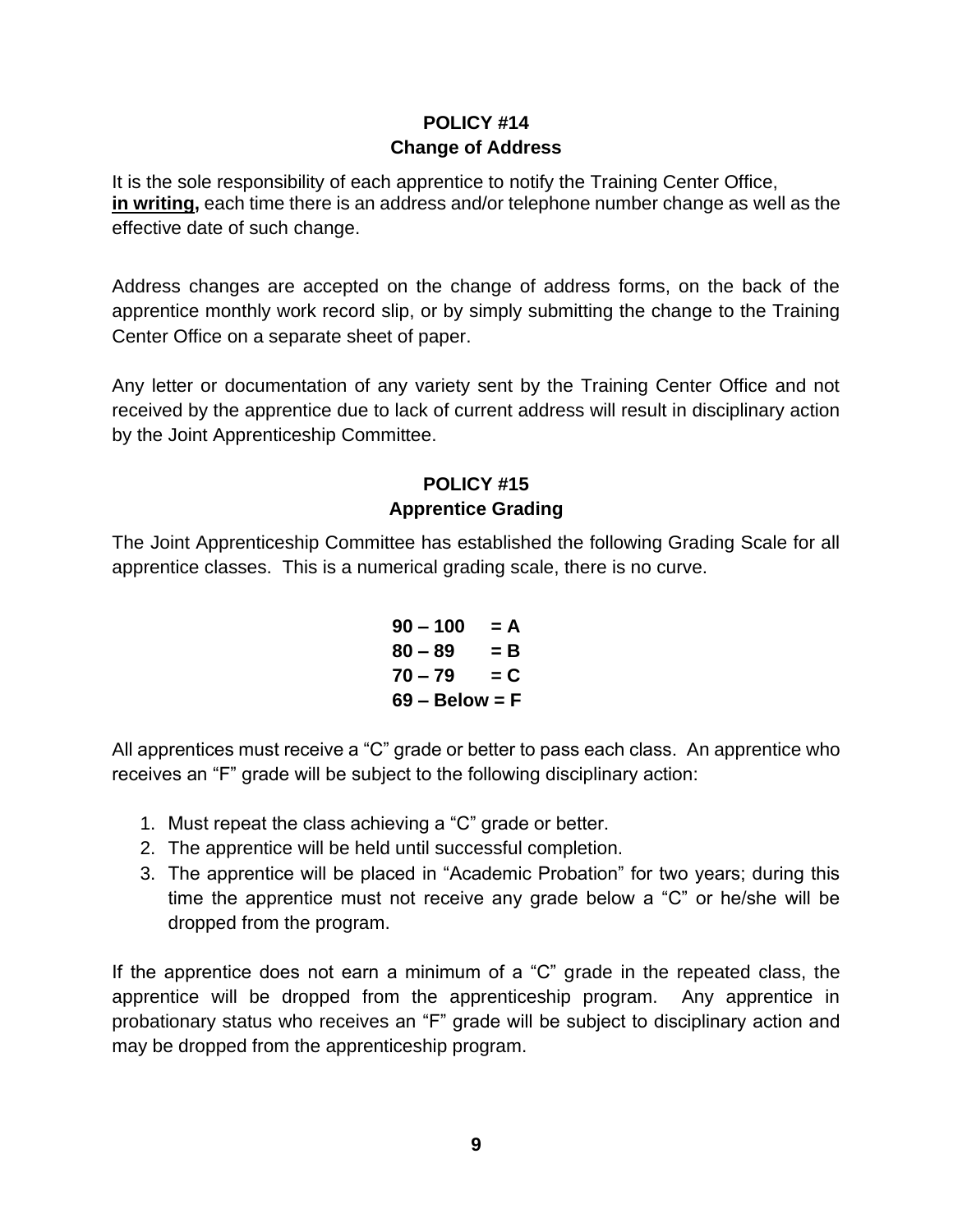**Policy #15, Apprentice Grading, continued:**

# *Any apprentice receiving two "F" grades in one semester may be dropped from the apprenticeship program, regardless of prior academic standing.*

**The JAC does not tolerate any cheating or forgery.** An apprentice caught **cheating** (not doing his/her own work) will be removed from the class and referred to the Director of Training. Cheating will result in an automatic "F" and subject the apprentice to be dropped from the program.

Further, **forgery** or signing another apprentice's name will also result in an automatic "F" grade for the course. Any apprentice who is caught forging another apprentice's signature will be asked to appear before the JAC to "Show Cause" as to why he/she should not be dropped from the program.

# **POLICY #16 Request to Appear Before the Committee**

At any time, an apprentice may request, in writing to the Training Center Office, to appear before the Joint Apprenticeship Committee as he/she feels appropriate. The JAC welcomes any apprentice to come before them if the circumstance necessitates an appearance.

When in doubt, the Director of Training should be consulted if the apprentice feels an appearance would benefit his/her particular circumstance.

# **POLICY #17 Appeal Process**

If an apprentice is dropped from the program and he/she feels unjustly treated, the apprentice may appeal to the Administrator of Apprenticeship at the Division of Apprenticeship Standards. The appeal must be filed in writing within thirty (30) days of notice of a decision, an order, or action of the JAC. The appeal of the Committee's decision is to be sent to:

**The Division of Apprenticeship Standards 1515 Clay Street, Suite 301 Oakland CA 94612**

**Print Complaint form at: <http://www.dir.ca-gov/das/complaintform.pdf>**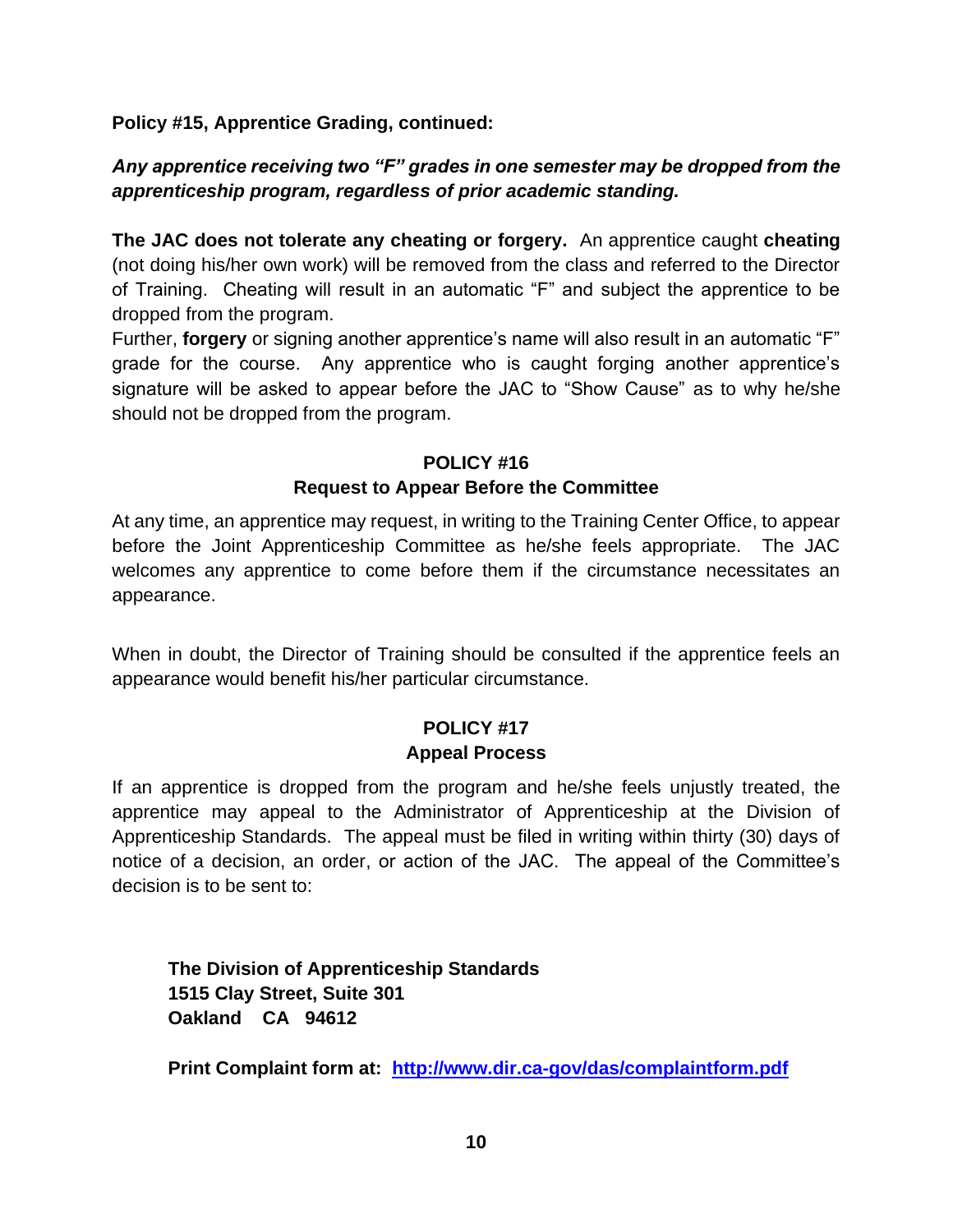#### **Policy #17, Appeal Process, continued:**

Any apprentice who is dropped from the apprenticeship program shall automatically have his/her membership on the United Association and the Local Union cancelled.

### **(A probationary apprentice dropped from the apprenticeship program has no rights of appeal.)**

# **POLICY #18 JAC Appearance**

Failure to appear at a JAC Meeting when requested to do so, will be grounds for being dropped from the program.

Any apprentice who requests, in writing, an appearance before the JAC, will have the request read at the JAC meeting. In most cases, the apprentice will be scheduled for an appearance at the next JAC meeting.

#### **POLICY #19 Chemical Substance Abuse**

I understand that drug and chemical substance abuse is not compatible with the proper training and safety requirements of the Air Conditioning and Refrigeration Industry Apprenticeship Program. I hereby agree, as an apprentice, that for my own safety and the safety of those I work with, I will present myself for a proper drug (chemical substance) testing upon the request of the Committee, an Instructor, and the Director of Training.

This policy is enforceable during work hours and during supplemental and related training hours.

# **POLICY #20 Discrimination and Harassment**

The California Fair Employment and Housing Act and corresponding federal law strictly prohibit discrimination and harassment because of race, religious creed, color, national origin, ancestry, physical handicap, medical condition, marital status, sex or age.

**It is the policy of the Joint Journeyman and Apprentice Training Trust to provide a training and work environment free from all discrimination and harassment.** This policy applies to **all phases** of your apprenticeship including recruitment, testing, hiring, advancement, layoff, termination, rates of pay, benefits, and to treatment while attending classes as well as on the job experience.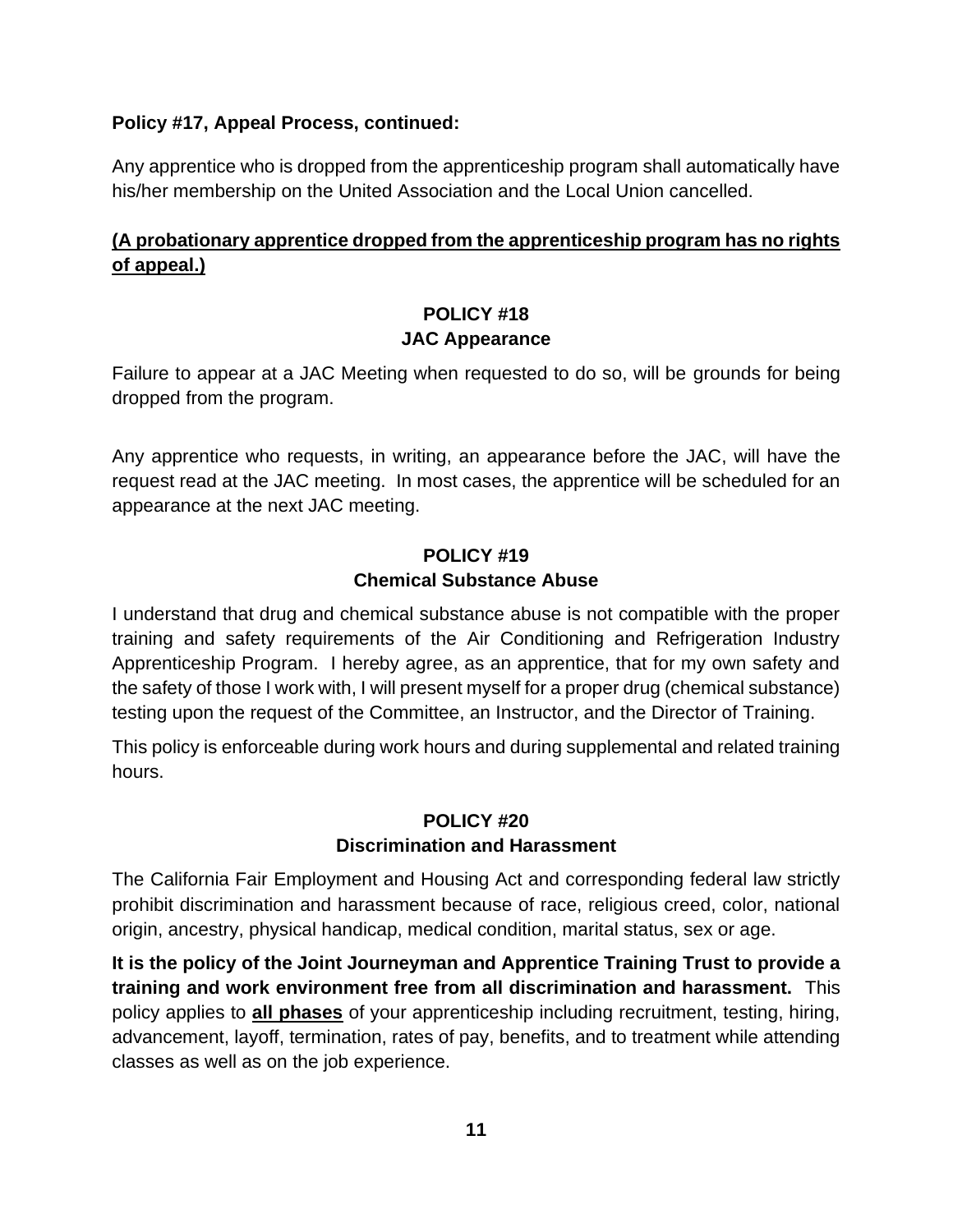#### **Policy #20, Discrimination and Harassment, continued:**

Moreover, it's the stated policy of the Joint Journeymen and Apprentice Training Trust to prevent and prohibit such misconduct by its employees or by any fellow apprentices. Any apprentice found to have acted in violation of the foregoing policies shall be subject to appropriate disciplinary action, which could include warnings, letters of reprimand, suspension, demotion, termination, or expulsion from the Apprenticeship Program, as well as the possibility of civil liability for the violator.

**You may have a claim of harassment even if you haven't lost your job or some other tangible job benefit and even if the harassment is directed at others but occurs in your presence.** The law prohibits any form of harassment that impairs your training and working ability or emotional wellbeing.

**UNLAWFUL HARASSMENT** may take many forms including:

**VERBAL CONDUCT** such as epithets, derogatory comments, slurs or unwanted sexual advances, invitations or comments.

**VISUAL CONDUCT** such as derogatory posters, cartoons, drawings or gestures.

**PHYSICAL CONDUCT** such as assault, blocking normal movement, or interference with work directed at you because of your race, religious creed, color, national origin, ancestry, physical handicap, medical condition, marital status, sex or age.

**THREATS and DEMANDS** to submit to sexual requests in order to remain in the apprenticeship program, to keep your job or avoid some other loss and offers of job benefits in return for sexual favors.

**RETALIATION** for having resisted or reported the harassment, or for having assisted in the investigation of a harassment claim.

#### **APPRENTICE'S RIGHTS and RESPONSIBILITIES**

Every apprentice has the right to be treated with respect and to work and train in an environment free from harassment and coercion. An apprentice who perceives the